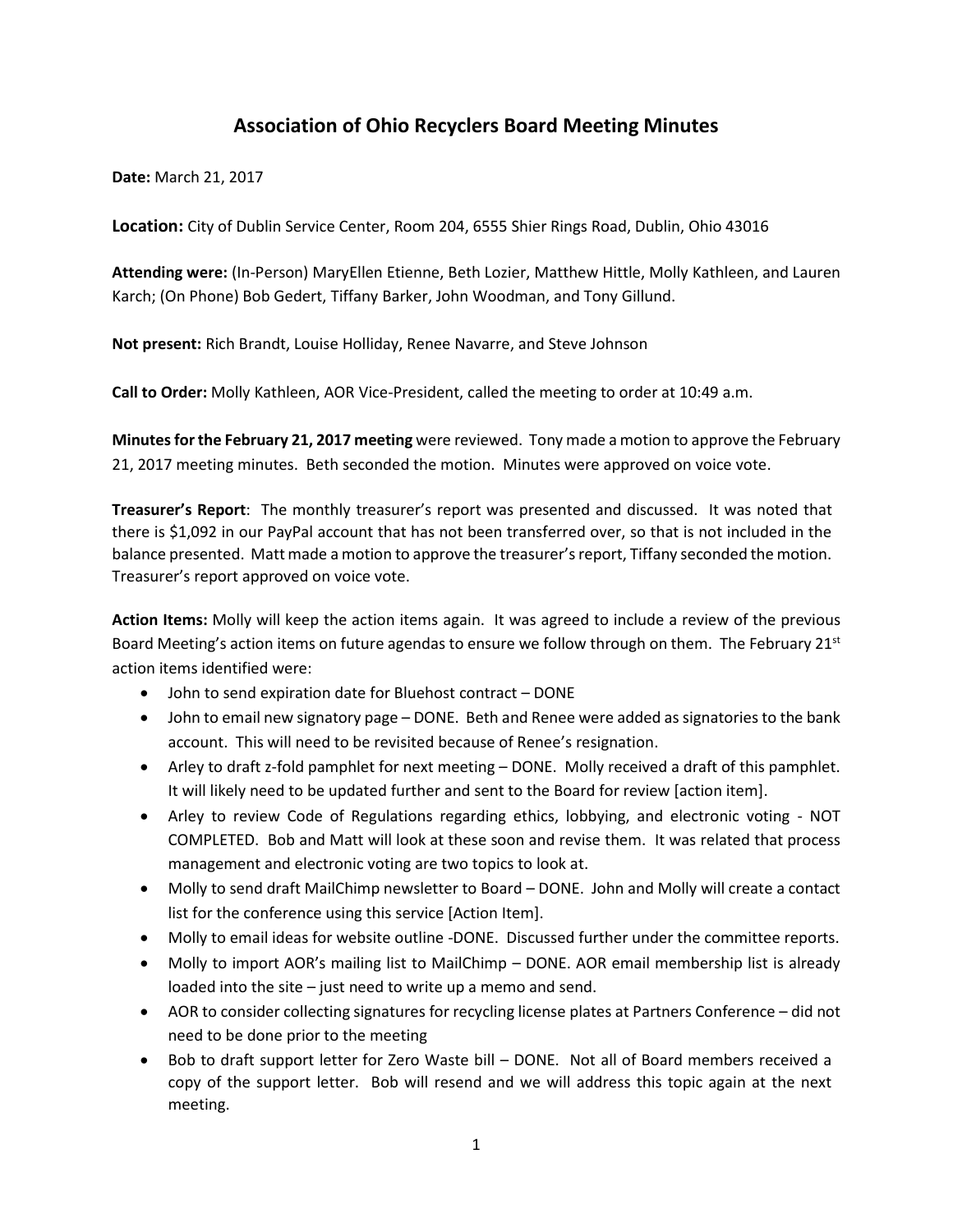### **Resignations**

It was noted that Arley Owens indicated in an email March 10, 2017 that he will not pursue being Executive Director after March 15, 2017. March 15<sup>th</sup> was the date the current MOU for the Executive Director expired.

Also noted was the email sent by Renee Navarre on March 20, 2017. In the email Renee formally notified the Board that she will be resigning as the Board President effective April 15, 2017.

### **Committee Updates**

A number of Board members indicated they have not participated in any calls related to the committee to which they were assigned. It was agreed that the committee assignments will be revisited soon to ensure everyone is where they want to be. Bob and Matt expressed interest in being the Governance Committee – this includes reaching out to the new Board members. Bob also expressed interest in being on the strategic planning committee. Also discussed was the importance of using the google drive to share documents. MaryEllen will make sure everyone has access to the Google drive [action item].

For the Communication and Programming Committee, the new website was discussed. The committee has done some initial work on mocking up a new version of the webpage on Wix. A basic version of the tabs was presented as well as an outline for the content of the webpage. Molly will email these to the group to review so those not in attendance can review it as well [action item]. All we in agreement that it looked great. Minor revisions were identified, such as changing the "Blog" tab to "Newsletter." It was related that we could use additional photos from our conference in October. Any additional ideas for the website should be sent to Lauren. [action item] The new website will be transitioned over next week since our contract is set to expire.

## **Partners Conference Update**

The contract has been signed with the Hyatt Regency to be the venue for the conference and will be held June 4-6, 2017. Matt has sent several speaker topics to Lisa. It was related that Kathleen Rocco, with Cuyahoga SWMD, will likely be taking more of a leadership role on the speakers/presentations and those items should be resent to her. One topic related to a FAQ sheet on food waste composting – Tony confirmed the person at OSU that is working on this is Brian Roe. MaryEllen will send the Board members a listing of the speakers and topics identified so far for review and input [action item].

#### **New Business**

The Board opened the floor for nominations for President of the AOR Board of Directors since Renee has sent notification of her resignation. Molly recommended MaryEllen Etienne to serve as the next AOR president. No other nominations were made. Beth made a motion to take a vote for the new Board President. John seconded the motion. All voted to approve MaryEllen as the new Board President. The start date of her term will be as soon as possible. Renee had indicated a resignation date of April 15, so we need to see if she is OK with changing her resignation date. It was also recommended to ask Renee to remain on as an at-large Board member for the remainder of her term [action item].